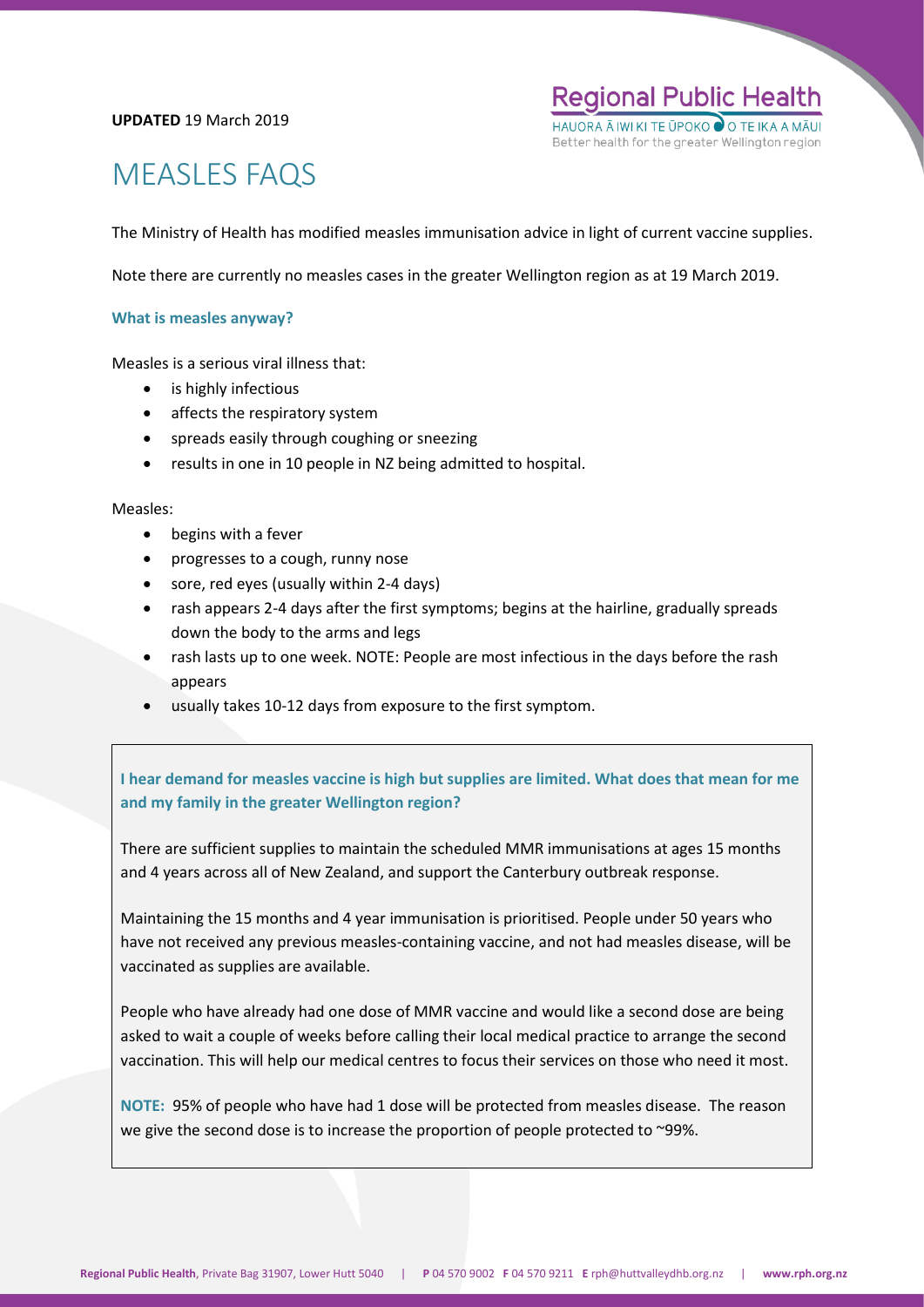# **When are you considered protected from measles?**

- 95% of people will be protected from measles after 1 dose of measles vaccine (given after 12 months of age)
- 99% of people will be protected from measles after 2 doses of measles vaccine (given after 12 months of age)
- If you have had doctor or laboratory confirmed measles or laboratory evidence of protection
- If you were born before 1 January 1969 as measles was circulating in NZ before this time.

Currently in New Zealand the first dose of measles vaccine is given at 15 months of age, and the second dose at 4 years of age.

# **What happens if I/my child has never been immunised and not had measles?**

If you, or your child, has never been immunised and your medical centre is not able to offer MMR now, please arrange vaccination at a later stage when demand on supplies has lessened. When vaccine is available, you will be prioritised.

# **What happens if I'm not sure if I've ever been immunised, or only partly immunised?**

Check your own health records e.g. your Plunket or Well Child/Tamariki Ora book first. You can also check with your doctor as the information may be in your medical records. If it's still unclear whether you are protected, vaccination is recommended when supplies are available.

# **What is the advice for pregnant women?**

Pregnant women who become ill with measles risk miscarriage, premature labour and low birth weight infants. If a woman was immunised against measles prior to becoming pregnant, they are almost certainly protected.

# NOTE:

- If a pregnant woman thinks they have contracted measles, or have come in contact with someone with measles, they must call their general practice, or lead maternity carer, as soon as possible.
- If not immunised against measles prior to becoming pregnant, women should **not** receive the MMR vaccine during pregnancy.
- Women of child bearing age should avoid pregnancy for one month after having a dose of the MMR vaccine.
- Breastfeeding mothers can receive the MMR vaccine safely.

Women can reduce their chances of catching measles if the people they are in close contact with, eg, close friends, family and work colleagues, are immune. Encourage close friends, family and work colleagues to check whether they have been vaccinated. If not protected, contact their general practice to make a vaccination appointment when supplies are available.